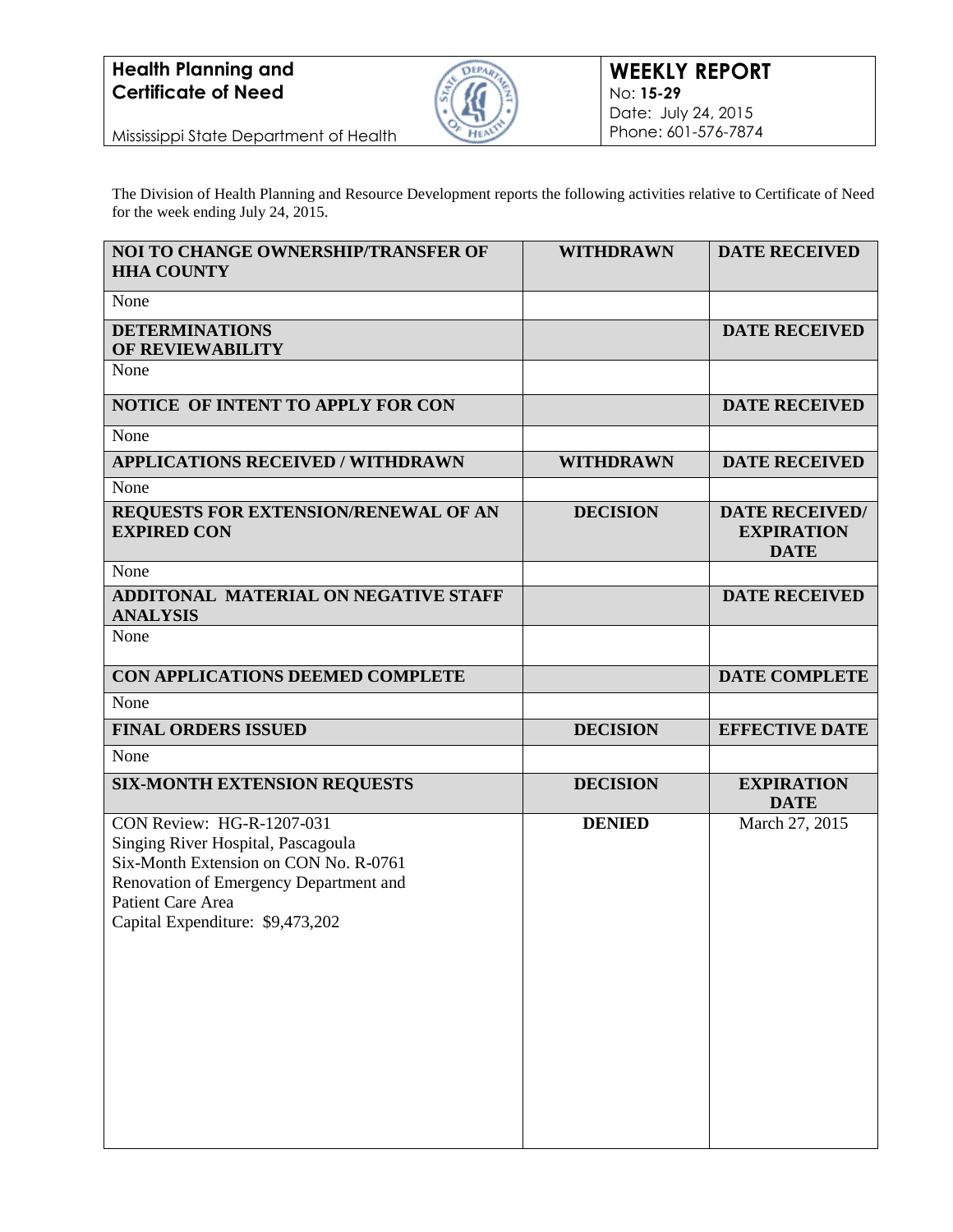

#### **WEEKLY REPORT** No: **15-29** Date: July 24, 2015 Phone: 601-576-7874

Mississippi State Department of Health

| <b>HEARINGS DURING THE COURSE OF REVIEW</b>                                                                                                                                                                                                                                         | <b>REQUESTED</b>       | <b>DATE</b><br><b>SCHEDULED</b> |
|-------------------------------------------------------------------------------------------------------------------------------------------------------------------------------------------------------------------------------------------------------------------------------------|------------------------|---------------------------------|
| <b>CON Review Number: HG-NIS-1214-021</b><br>River Oaks, LLC d/b/a River Oaks Hospital<br>Establishment of a Diagnostic Catheterization and PCI<br>Services and Acquisition of Related Equipment<br>Capital Expenditure: \$900,000<br>Location: Flowood, Rankin County, Mississippi |                        |                                 |
| Requestor(s): St. Dominic-Jackson Memorial Hospital                                                                                                                                                                                                                                 | March 6, 2015          | July 27-31, 2015                |
| Mississippi Baptist Medical Center, Inc. d/b/a Mississippi<br><b>Baptist Medical Center</b>                                                                                                                                                                                         | March 11, 2015         |                                 |
| <b>CON Review Number: ASC-NIS-0614-008</b><br><b>Madison Physician Surgery Center</b><br>Establishment of a Multi-Specialty Ambulatory Surgery<br>Center<br>Capital Expenditure: \$1,869,414.00<br>Location: Madison, Madison County, Mississippi                                   |                        |                                 |
| Requestor(s): Madison Physician Surgery Center                                                                                                                                                                                                                                      | September 10, 2014     | To Be Scheduled                 |
| <b>CON Review: HG-RLS-1210-039</b><br>Patients' Choice Medical Center, Raleigh<br>Lease/Relocation of 10 Chemical Dependency Beds &<br>Offering of Adult Chemical Dependency Services<br>Capital Expenditure: \$58,400                                                              |                        |                                 |
| Requestor: Alliance Health Center, Meridian                                                                                                                                                                                                                                         | March 16, 2011         | To Be Scheduled                 |
| CON Review: FSF-NIS-0610-025<br>Gumtree Imaging, LLC Tupelo<br>Acquisition/Establishment and Offering of MRI Services<br>Capital Expenditure: \$1,090,000                                                                                                                           |                        |                                 |
| Requestor: The Imaging Center at Gloster Creek Village                                                                                                                                                                                                                              | <b>August 26, 2010</b> | To Be Scheduled                 |
| CON Review: ESRD-NIS-0908-031<br>Fresenius Medical Care-Calhoun City<br>Establish/Const of a 6-Station ESRD Facility in<br><b>Calhoun County</b><br>Capital Expenditure: \$462,471                                                                                                  |                        |                                 |
| Requestor: Fresenius Medical Care                                                                                                                                                                                                                                                   | March 9, 2010          | To Be Scheduled                 |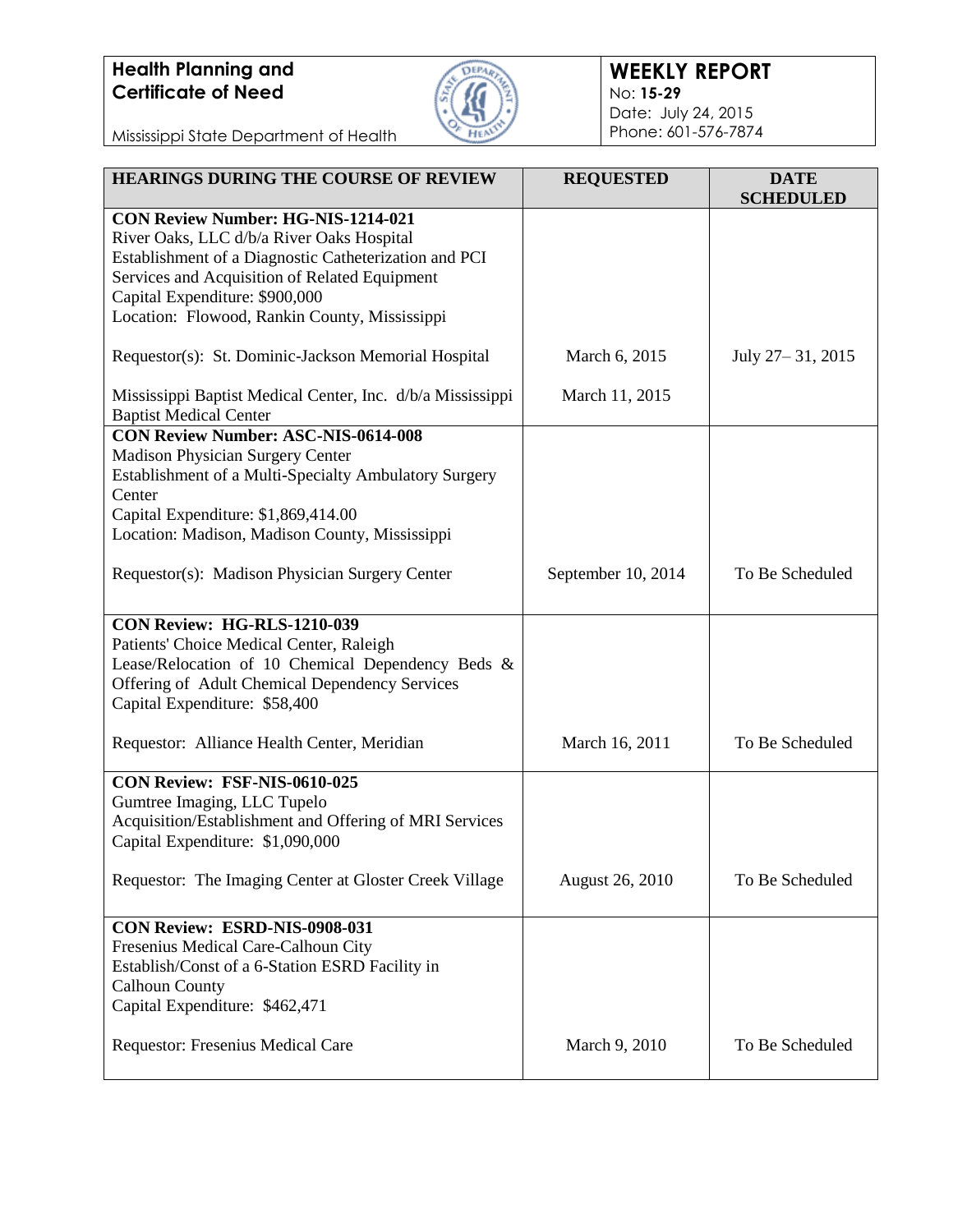

#### **WEEKLY REPORT** No: **15-29** Date: July 24, 2015 Phone: 601-576-7874

Mississippi State Department of Health

| CON Review: ESRD-NIS-0908-034                         |                  |                 |
|-------------------------------------------------------|------------------|-----------------|
| Fresenius Medical Care-West Point                     |                  |                 |
| Establish/Const of a 10-Station ESRD Facility in      |                  |                 |
| Clay County                                           |                  |                 |
| Capital Expenditure: \$380,000                        |                  |                 |
| Requestor: Fresenius Medical Care                     | March 9, 2010    | To Be Scheduled |
| CON Review: ESRD-NIS-0908:035                         |                  |                 |
| Fresenius Medical Care-Water Valley                   |                  |                 |
| Establish/Const. of a 6-Station ESRD facility in      |                  |                 |
| Yalobusha County                                      |                  |                 |
| Capital Expenditure: \$462,471                        |                  |                 |
| Requestor: Fresenius Medical Care                     | March 9, 2010    | To Be Scheduled |
| <b>CON Review: FSF-NIS-0808-024</b>                   |                  |                 |
| Advanced Medical Imaging of Greenville, LLC           |                  |                 |
| Provision of MRI Services in Washington County        |                  |                 |
| Capital Expenditure: \$0                              |                  |                 |
|                                                       |                  |                 |
| Requestor: Delta Regional Medical Center              | December 3, 2008 | To Be Scheduled |
| CON Review: FSF-NIS-0807-018                          |                  |                 |
| Desoto Imaging and Diagnostics, LLC                   |                  |                 |
| <b>Establishment of Mobile PET Services</b>           |                  |                 |
| Capital Expenditure: \$0                              |                  |                 |
| Requestor: Baptist Memorial Hospital - DeSoto         | December 3, 2007 | To Be Scheduled |
| CON Review: HG-NIS-1206-038                           |                  |                 |
| Laird Hospital, Inc.                                  |                  |                 |
| Offering of MRI Services at Rush Medical Clinic,      |                  |                 |
| Philadelphia                                          |                  |                 |
| Capital Expenditure: \$14,500                         |                  |                 |
|                                                       |                  |                 |
| Requestors: Neshoba County General Hospital & InSight | May 2, 2007      | To Be Scheduled |
| <b>Health Corporation</b>                             |                  |                 |
| <b>CON Review: FSF-NIS-1006-031</b>                   |                  |                 |
| Starkville Orthopedic Clinic, Starkville              |                  |                 |
| Acquisition of MRI Equipment and Offering of Open     |                  |                 |
| <b>Orthopedic MRI Services</b>                        |                  |                 |
| Capital Expenditure: \$802,060                        |                  |                 |
|                                                       |                  |                 |
| Requestor: Oktibbeha County Hospital                  | January 16, 2007 | To Be Scheduled |
|                                                       |                  |                 |
|                                                       |                  |                 |
|                                                       |                  |                 |